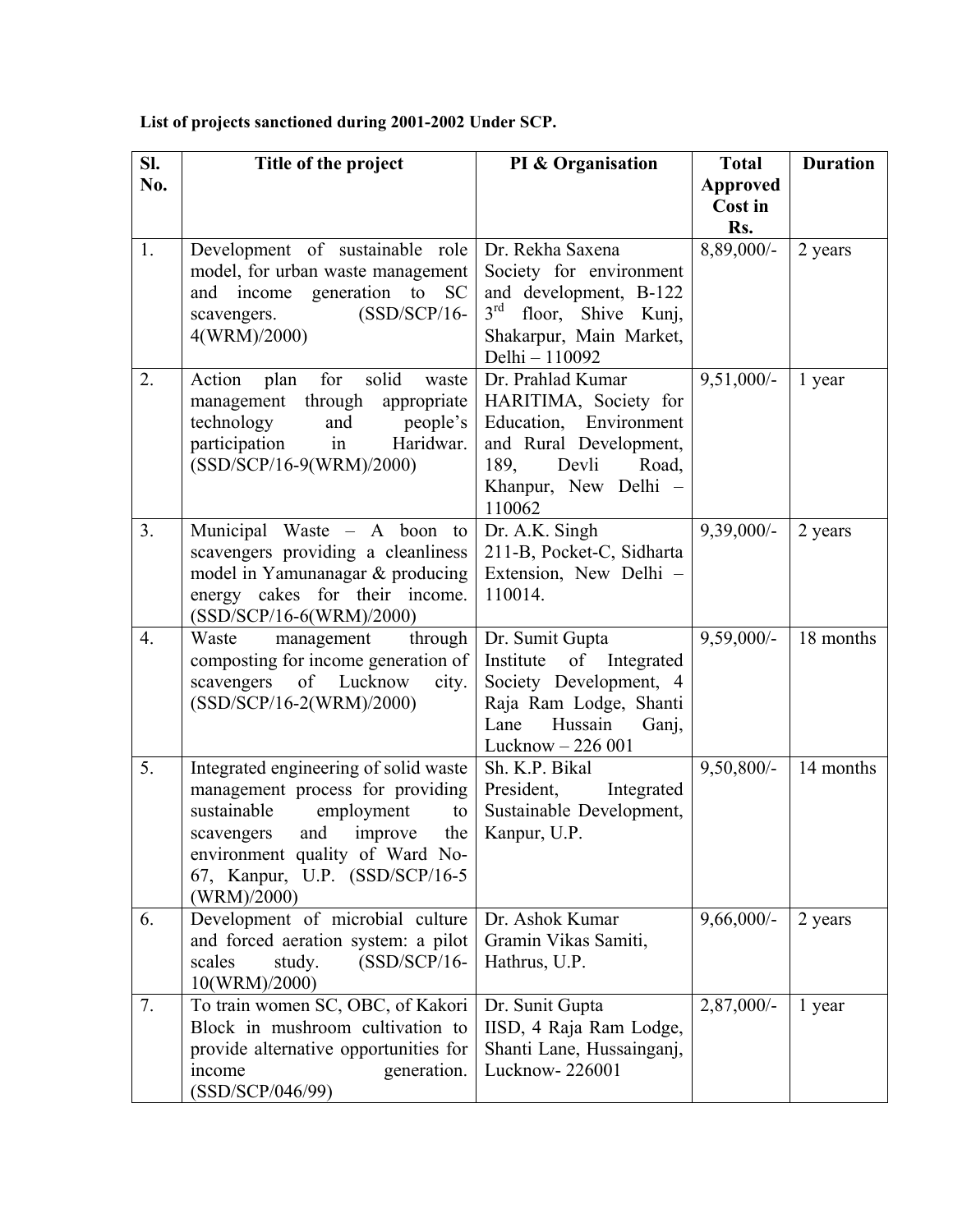| 8.  | Awareness generation and sanitation                         | Sh. Harihar Pandey,                                | $4,08,000/$ - | 18 months |
|-----|-------------------------------------------------------------|----------------------------------------------------|---------------|-----------|
|     | project in two gram Panchayats in                           | Karunalaya,<br>Cinema                              |               |           |
|     | Gopalganj. (SSD/SCP/019/2000)                               | Road, Gopalganj - 841                              |               |           |
|     |                                                             | 428, Bihar, India                                  |               |           |
| 9.  | Empowerment of scavengers youth                             | Sh. A. Verma                                       | $3,01,000/-$  | 14 months |
|     | through FCD by training them in                             | Saravajan Kalyan Samiti,                           |               |           |
|     | potential<br>technical<br>trades<br>for                     | 275 Katghar, Allahabad -                           |               |           |
|     | kaushambi<br>district<br>of<br>U.P.                         | 211 003                                            |               |           |
|     | (SSD/SCP/016/2000)                                          |                                                    |               |           |
| 10. | <b>SC</b><br>families<br>of<br>Empowerment                  | Sh. N.P. Mishra                                    | $2,66,000/-$  | 18 months |
|     | functional<br>through<br>capability                         | Regional<br>Centre<br>for                          |               |           |
|     | development by training them in                             | Information<br>&                                   |               |           |
|     | potential technical trades in slums of                      | Appropriate Technology                             |               |           |
|     | Allahabad<br>district.                                      | Management,<br>$B/27$ ,                            |               |           |
|     | (SSD/SCP/007/2000)                                          | Mehdauri<br>Colony,                                |               |           |
|     |                                                             | Talierganj, Allahabad –                            |               |           |
| 11. |                                                             | 211 004s                                           | $4,77,000/-$  |           |
|     | Computer study course for the youth                         | Sh. Kani I. Christopher,<br>Social<br>Multipurpose |               | 1 year    |
|     | of Scheduled caste in alpari Taluk,<br>Coimbatore<br>Distt. | Service Centre, P.O. Box                           |               |           |
|     | (SSD/SCP/019/99)                                            | 2, Valparai - 642127,                              |               |           |
|     |                                                             | Coimbatore, Tamil Nadu.                            |               |           |
| 12. | To train women SC of Bilaspur                               | Mrs. Gurdev Kaur                                   | $3,65,000/-$  | 1 year    |
|     | Block Distt. Yamunagar in Durri,                            | Gramin Vikas Vigyan                                |               |           |
|     | Khesh & Bedsheet making to                                  | Kendra, Vill. Milak Khas,                          |               |           |
|     | provide alternative opportunities for                       | P.O. Kapal Mochan - 135                            |               |           |
|     | generation.<br>income                                       | 102, Th. Jagadhri, Distt.                          |               |           |
|     | (SSD/SCP/048/99)                                            | Yamuna Nagar (Haryana)                             |               |           |
| 13. | environmentally<br>provide<br>To                            | Sh. J.P. Sidharaj                                  | $7,56,000/-$  | 1 year    |
|     | appropriate solid waste management                          | Mahadev<br>Gramodyog                               |               |           |
|     | through<br>peoples<br>system<br>$p-$                        | Sansthan,<br>Sewa<br>153,                          |               |           |
|     | participation in its solid waste                            | Malti Bhawan, Hazari Lal                           |               |           |
|     | management for SC community.                                | Fatak, Chowk Fatehpur -                            |               |           |
|     | (SSD/SCP/16-3 (WRM)/2000)                                   | 212 601                                            |               |           |
| 14. | for<br>integrated<br>programme<br>An                        | Sh. Sanjay Tiwari                                  | $6,85,500/-$  | 1 year    |
|     | development<br>of<br>awareness<br>and                       | Institute<br>Everest<br>of                         |               |           |
|     | computer literacy among the<br><b>SC</b>                    | Computer<br>Education,                             |               |           |
|     | population of Hardoti Region of                             | Suman Nagar, Chandresal                            |               |           |
|     | South<br>Western<br>Rajasthan.                              | Road, Kota Junction, Kota                          |               |           |
|     | (SSD/SCP/021/2000)                                          | $-324002$ , Rajasthan                              |               |           |
| 15. | Empowering SC youth through                                 | Sh. Raj Kumar Pramanik                             | $4,12,000/-$  | 1 year    |
|     | computer awareness $\&$ training $\&$                       | Howrah Rural Teachers                              |               |           |
|     | functional<br>capability<br>building.<br>(SSD/SCP/002/98)   | Forum, Vill. P.O. Udang,<br>West                   |               |           |
|     |                                                             | Distt.<br>Howrah,<br>Bengal - 711 401              |               |           |
| 16. | Establishment of nutritional garden                         | Prof. B.V. Rama Rao                                | $6,32,000/-$  | 2 years   |
|     |                                                             |                                                    |               |           |